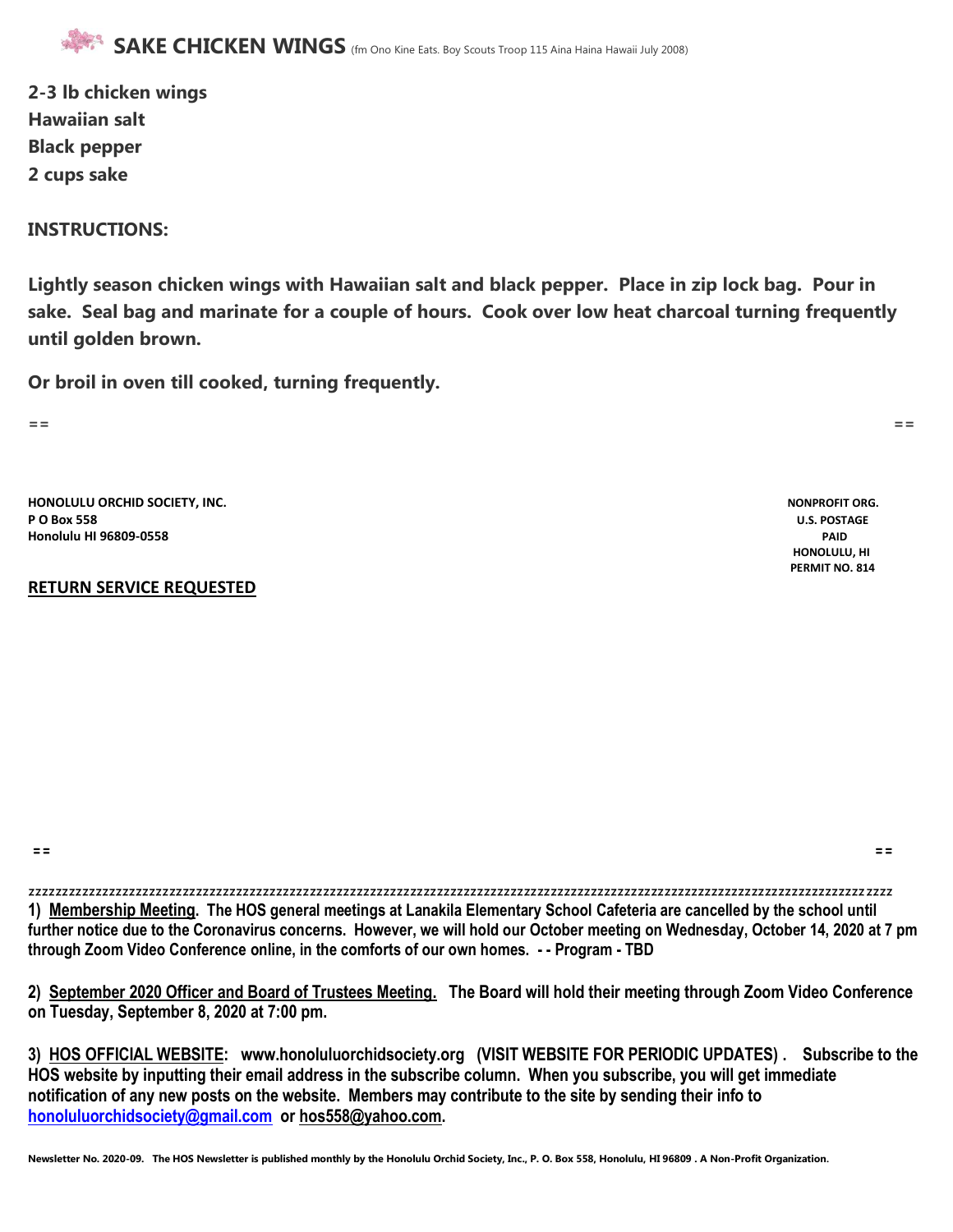# **HONOLULU ORCHID SOCIETY MONTHLY NEWSLETTER No. 2020-09**

# **HOS GENERAL MEETING**

 **Date:** Wednesday, September 9, 2020 **Time/Place:** 7:00 p.m. through Zoom Video Conference online **Program:** Traditional uses & conservation strategies of epiphytic orchids in Oaxaca, Mexico  **Speaker:** Julia Douglas

## **A-L-O-H-A M-E-M-B-E-R-S**

Honolulu Orchid Society's September 2020 General Membership Meeting is being held through a different venue since we are not able to physically meet together. We will be meeting, listening and interacting with our special speaker, Julia Douglas, through Zoom Video Conference online.

Julia Douglas, Graduate Student at UH Manoa, will be making a PowerPoint presentation with photos and figures from her research. The title seems pretty self-explanatory. She will be talking about how indigenous Oaxacan Mexicans use native epiphytic orchids in everyday life as well as ways that we can help preserve these precious species.

Guests are more than welcome**. Members and guests who wish to attend must register for the meeting by September 8, 2020. Registration details will be provided separately soon.**

Lucky number door prizes will be given out at the end of the meeting. Winners must be present to win.

Some HOS members did not provide a current email address when they renewed membership for 2020 possibly because they do not have a computer or did not want to share their address. There is more information being provided electronically and we would like to share the info with you. Members who have provided an email address, but need to update it also need to contact HOS. Please contact Carol De Witt at [seabreeze808@outlook.com](mailto:seabreeze808@outlook.com) or call her at 597-4087 to provide your email address or to update your information.

**HONOLULU ORCHID SOCIETY's 81st ANNUAL SHOW AND PLANT SALES IS CANCELLED! It is with great sadness that we will not be able to host our annual show in October 2020 at Washington Middle School due to the circumstances we are all experiencing with COVID 19. Hopefully we will come out stronger next year and rules and regulations will be established for future public functions at the school. In the meantime, continue to enjoy your plants at home, stay strong and healthy, and please wear your masks when out and about to protect yourselves and others from this pandemic situation and wash your hands and don't touch your face! Take care! Keep safe!**

### **MAHALO NUI LOA**

Mahalo **Dr. Amjad Ahmad for your interesting presentation of "Evolution of Screenhouses in Hawaii Agriculture". We hope some members, friends or guests will challenge themselves into building the screenhouse to keep out insects that can infest your plants and gardens, which will reduce the usage of insecticides.**

Mahalo to the **membership** for continuing to being safe and taking care of your health during these trying times we are experiencing with this coronavirus. We appreciate your patience and understanding and one day we will once again be able to gather and enjoy our membership meetings.